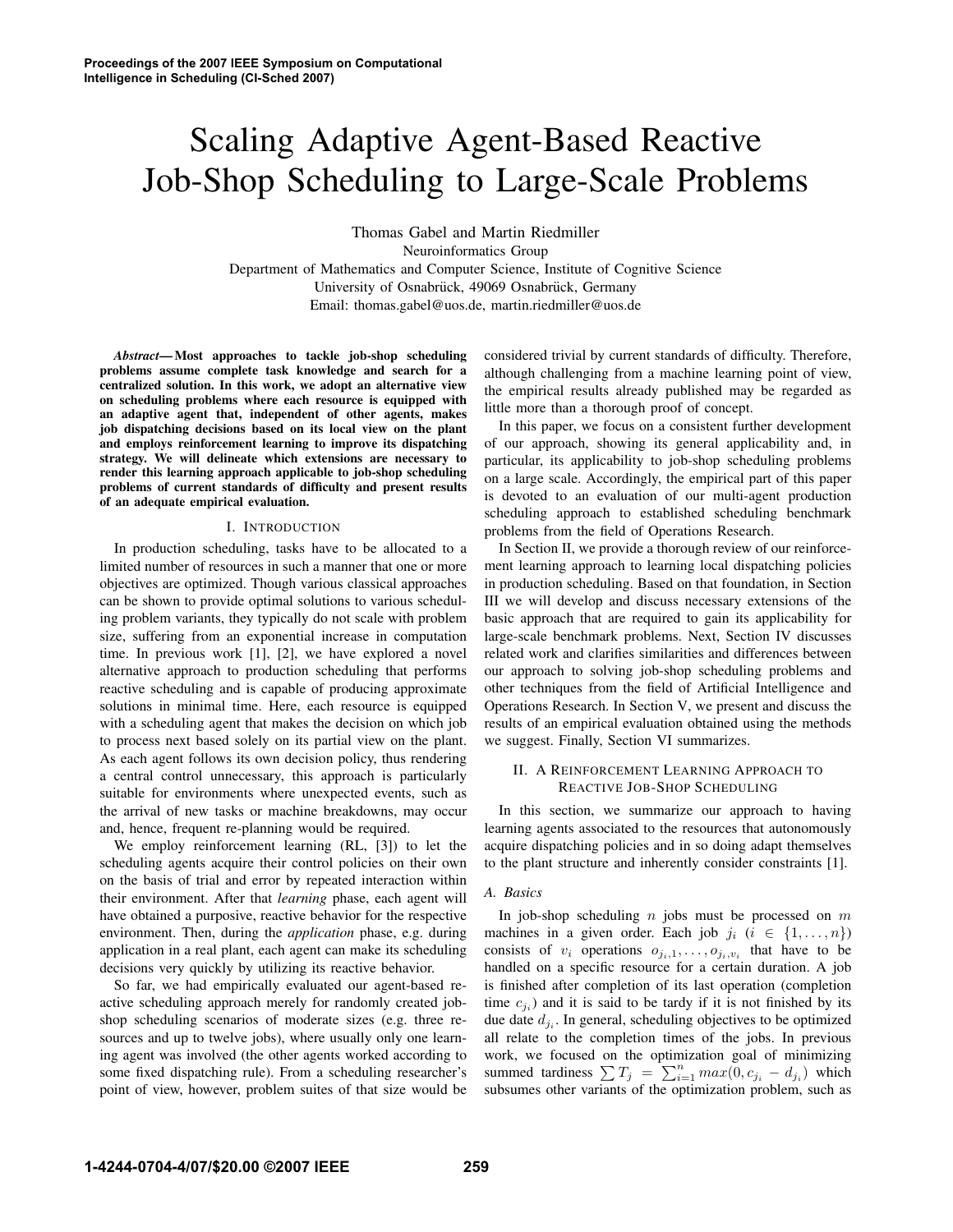the total completion time criterion or the maximum makespan problems. For reasons of better comparability with other scheduling techniques, in this paper minimizing maximum makespan  $C_{max}$  (length of the schedule  $C_{max} = max\{c_{j_i}\}\$ ) is our primary optimization goal.

We equip each resource with an agent that determines which job to process next at this resource. The agent's dispatching policy, however, is not fixed but learned autonomously by the agent by getting feedback on the overall dynamic behavior of the system. Compared to common dispatching rules our approach bears the advantage that a virtually arbitrarily complex combination of features describing the situation of the resource and of waiting jobs can be considered.

Classical solution algorithms that perform predictive scheduling are likely to find the optimal solution to a given problem instance (at least, up to certain problem sizes). This is possible because a central control and complete knowledge of the problem and its constraints is assumed (e.g. a corresponding disjunctive graph can be constructed). Unfortunately, the schedule found using an analytical solution method is tailored to one specific problem instance. Knowledge transfer to similar scheduling problems and reactions to unforeseen changes in the environment are not possible without re-planning. So, a main goal of our learning approach to solving scheduling tasks is to allow for a time-efficient computation and total decentralization, while still obtaining high-quality solutions for scheduling problems of current standards of difficulty.

# *B. MDP Modelling of Production Scheduling*

We model the scheduling problem as a Markov Decision Process (MDP) where the system's state  $s(t) \in S$ is characterized by the current situation of the plant. This comprises the processing situation of the  $m$  resources (we use index  $k \in \{1, \ldots, m\}$  to refer to one specific agent/resource subsequently), as well as the processing status of each of the jobs currently in the system. An action  $a(t) \in A$  describes the decision of which jobs are to be processed next. The goal of scheduling is to find a policy  $\pi^*$  that minimizes production costs  $C(s, a, t)$  accumulated over time

$$
\pi^* := \min_{\pi} \sum_{t=1}^{C_{max}} C(s, a, t). \tag{1}
$$

Costs may depend on the current situation, as well as on the selected decision, and have to relate closely to the desired optimization goal. For instance, costs may arise when a job is tardy or when a resource remains idle; we will discuss issues of defining an appropriate cost function in Section III-A.

In our approach, the global decision  $a(t)$  is a vector of single decisions  $a_k(t)$  that are made by agents associated to the m resources. For an agent taking an action means deciding which job to process next out of the set  $A_k(t)$  of currently waiting jobs at the corresponding resource  $k$ .

# *C. Local vs. Global View*

The global view  $s(t)$  on the plant, including the situation at all resources and the processing status of all jobs, would allow

some classical solution algorithm to construct a disjunctive graph for the problem at hand and solve it. In this respect, however, we introduce a significant aggravation of the problem: First, we require a reactive scheduling decision in each state to be taken in real-time, i.e. we do not allot arbitrary amounts of computation time. Second, we restrict the amount of state information the agents get. Instead of the global view, each agent k has a local view  $s_k(t)$  only, containing condensed information about its associated resource and the jobs waiting there. On the one hand, this partial observability increases the difficulty in finding an optimal schedule. On the other hand, it allows for complete decentralization in decision-making, since each agent is provided with information only that are relevant for making a local decision at resource k.

#### *D. Details of the Learning Algorithm*

When there is no explicit model of the environment and of the cost structure available, Q learning [4] is one of the RL methods of choice to learn a value function for the problem at hand, from which a control policy can be derived. The Q function  $Q : S \times A \rightarrow \mathbb{R}$  expresses the expected costs when taking a certain action in a specific state. The Q update rule directly updates the values of state-action pairs according to

$$
Q(s, a) := (1 - \alpha)Q(s, a) + \alpha(c(s, a, \overline{s}) + \gamma \min_{b \in A(\overline{s})} Q(\overline{s}, b))
$$
\n(2)

where  $\alpha$  is the learning rate,  $\gamma$  the discount factor, and where the successor state  $\bar{s}$  and the immediate costs  $c(s, a, \bar{s})$  are generated by simulation or by interaction with a real process.

Since our approach enforces a distributed decision-making by independent agents, the Q update rule is implemented within each learning agent and adapted to the local decision process ( $\alpha = 1$  for better readability):

$$
Q_k(s_k(t), a_k(t)) := C_{sa}(t, \Delta t_k) + \gamma \min_{b \in A_k(t + \Delta t_k)} Q_k(s_k(t + \Delta t_k), b)
$$
(3)

This learning rule establishes a relation between the local dispatching decisions and the overall optimization goal, since the global immediate costs are taken into consideration (e.g. costs caused due to tardy jobs). Since a resource is not allowed to take actions at each discrete time step<sup>1</sup>,  $\mathcal{C}_{sa}$  collects the immediate global costs arising between  $t$  and the next decision time point  $t + \Delta t_k$  according to

$$
\mathcal{C}_{sa}(t,\Delta t_k) := \sum_{i=t}^{t+\Delta t_k} \mathcal{C}(s,a,i). \tag{4}
$$

If we assume convergence of  $Q_k$  to the optimal local value function  $Q_k^*$ , we obtain a predictor of the expected accumulated global costs that will arise, when in state  $s_k$  a job denoted by  $a_k$  would be processed next. Then, a policy  $\pi$  that

<sup>&</sup>lt;sup>1</sup>After having started operation  $o_{j_i}$  the resource remains busy until that operation is finished.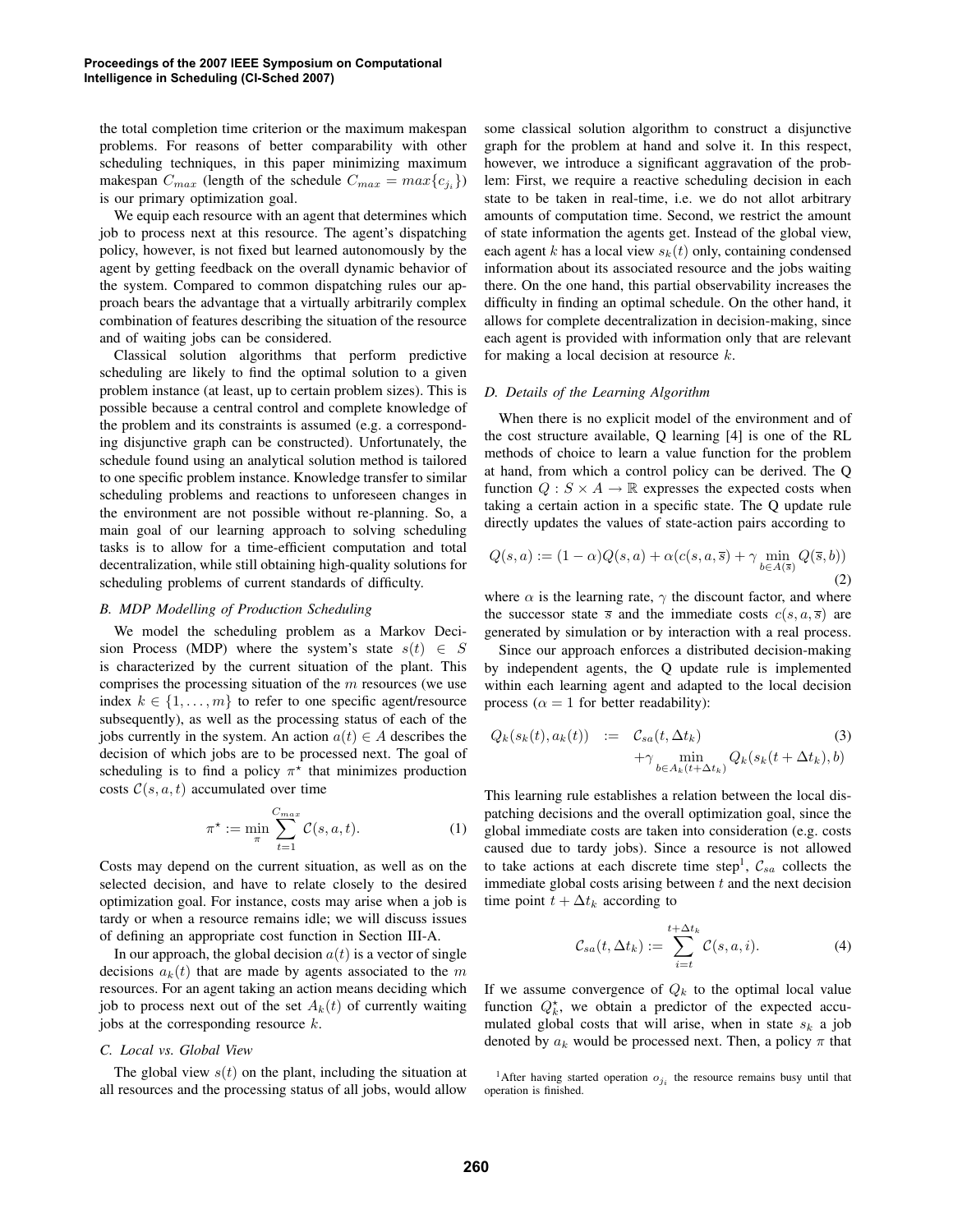exploits Q<sup>k</sup> *greedily* will lead to optimized performance of the scheduling agent. A greedy policy chooses as next action

$$
a_k(t) := \pi(s_k, a_k, t) = \min_{b \in A_k(t)} Q_k(s_k(t), b).
$$
 (5)

As indicated in the Introduction, we distinguish between the learning and the application phases of the agents' dispatching policies. During the latter, the learned  $Q_k$  function is exploited greedily according to Equation 5. During the former, updates to  $Q_k$  are made (cf. Equation 4) and an exploration strategy is pursued which chooses random actions with some probability.

When considering a single job-shop problem, the number of possible states is, of course, finite. The focal point of our research, however, is not to concentrate just on individual problem instances, but on arbitrary ones. Hence, we need to assume the domain of Q to be infinite or even continuous, and will have to employ a function approximator to represent it.

#### *E. Goals of this Work*

The learning approach sketched so far does not comply with some of the assumptions required by Q learning. First, an agent uses only compressed information of the complete state (local view). However, empirical evidence (e.g. [5], [6] or our previous work [1], [2]) suggests that Q learning can bring about good results in such scenarios. Second, no centralized global decisions are made, but instead the global decision is split into a number of local ones made by independently learning agents. Unless the policies of other agents are stable, the environment as experienced by a single agent appears to be non-stationary. In earlier work, we have circumvented that problem by considering situations primarily where a single learning agent was part of the system. In this paper, we focus on multiple agents learning in parallel to acquire high-quality policies for established scheduling benchmark problems.

The main goal of this work consists of a further development of our reinforcement learning approach to reactive scheduling to make it scalable and applicable to problem instances of current standards of difficulty. We aim at tackling standard scheduling benchmark problems (with ten and more resources and jobs, respectively) and at comparing the performance of our approach to other reactive techniques, as well as to the best known solutions. Consequently, in the next section we identify a number of open questions crucial for its applicability and describe necessary extensions required to render it usable for large-scale scheduling problems.

# III. SCALING THE ADAPTIVE SCHEDULING APPROACH

Challenging job-shop scheduling benchmarks cover problems involving ten and more resources and jobs, respectively. When intending to consistently apply our learning approach to such benchmark problems several extensions to the basic approach have to be introduced.

#### *A. Issues of Task Modelling*

A crucial precondition for our adaptive agent-based approach to learning to make sophisticated scheduling decisions is that the global direct costs (as feedback to the learners) coincide with the overall objective of scheduling. We define the global costs  $C$  to be the sum of the costs that are associated with the resources (sum over  $k$ ) and jobs (sum over  $i$ ):

$$
\mathcal{C}(s, a, t) := \sum_{k=1}^{m} u_k(s, a, t) + \sum_{i=1}^{n} r_{j_i}(s, a, t)
$$
 (6)

When focusing on minimizing overall tardiness, it is possible to set  $u_k \equiv 0$  and to let  $r_{j_i}$  capture the tardiness  $T_{j_i}$  =  $max(0, c_{j_i} - d_{j_i})$  of the jobs by

$$
r_{j_i}(s, a, t) := \begin{cases} T_{j_i}, & \text{if } j_i \text{ is being finished at } t \\ 0, & \text{else} \end{cases} \tag{7}
$$

In this formulation it is not reflected when the tardiness actually occurs. So we prefer the following, equivalent definition that assigns costs at each time step during processing, from which the learning algorithm may benefit:

$$
r_{j_i}(s, a, t) := \begin{cases} 1, & \text{if } j_i \text{ is } \text{tary at } t \\ 0, & \text{else} \end{cases}
$$
 (8)

Equations 7 and 8 are no longer useful when the overall objective is to minimize the makespan  $C_{max}$  of the resulting schedule. Accordingly, information about tardy jobs or finishing times  $c_{j_i}$  of individual jobs provide no meaningful indicator relating to the makespan. However, the makespan of the schedule is minimized, if as many resources as possible are processing jobs concurrently and if as few as possible resources with queued jobs are in the system: Usually, a high utilization of the resources implies a minimal makespan [7]. This argument gives rise to setting  $r_{i} \equiv 0$  and to defining

$$
u_k(s, a, t) := |\{j_i \mid j_i \text{ queued at } k\}|
$$
 (9)

so that high costs are incurred when many jobs, that are waiting for further processing, are in the system and, hence, the overall utilization of the resources is poor.

We represent states  $s_k \in S$  and actions/jobs  $a_k \in A_k$  by feature vectors generated by the resources' local view. The features have to exhibit some relation to the future expected costs, hence to the makespan, and must allow for a comprehensive characterization of the current situation. Moreover, it is advisable to have features that represent properties of typical problem classes instead of single problem instances, so that acquired knowledge is general and valid for similar problems as well. With respect to the desired real-time applicability of the system, the features should also be easy to compute.

Due to space restrictions, we omit a detailed explanation of all features used, but provide a description on a more abstract level. State features depict the current situation of the resource by describing its processing state and the set  $A_k$  of jobs currently waiting at that resource. That job set characterization includes the resource's current workload, an estimation of the earliest possible job completion times, or the estimated makespan. Furthermore, we capture characteristics of  $A_k$  by forming relations between minimal and maximal values of certain job properties over the job set (like operation duration times or remaining job processing times). Action features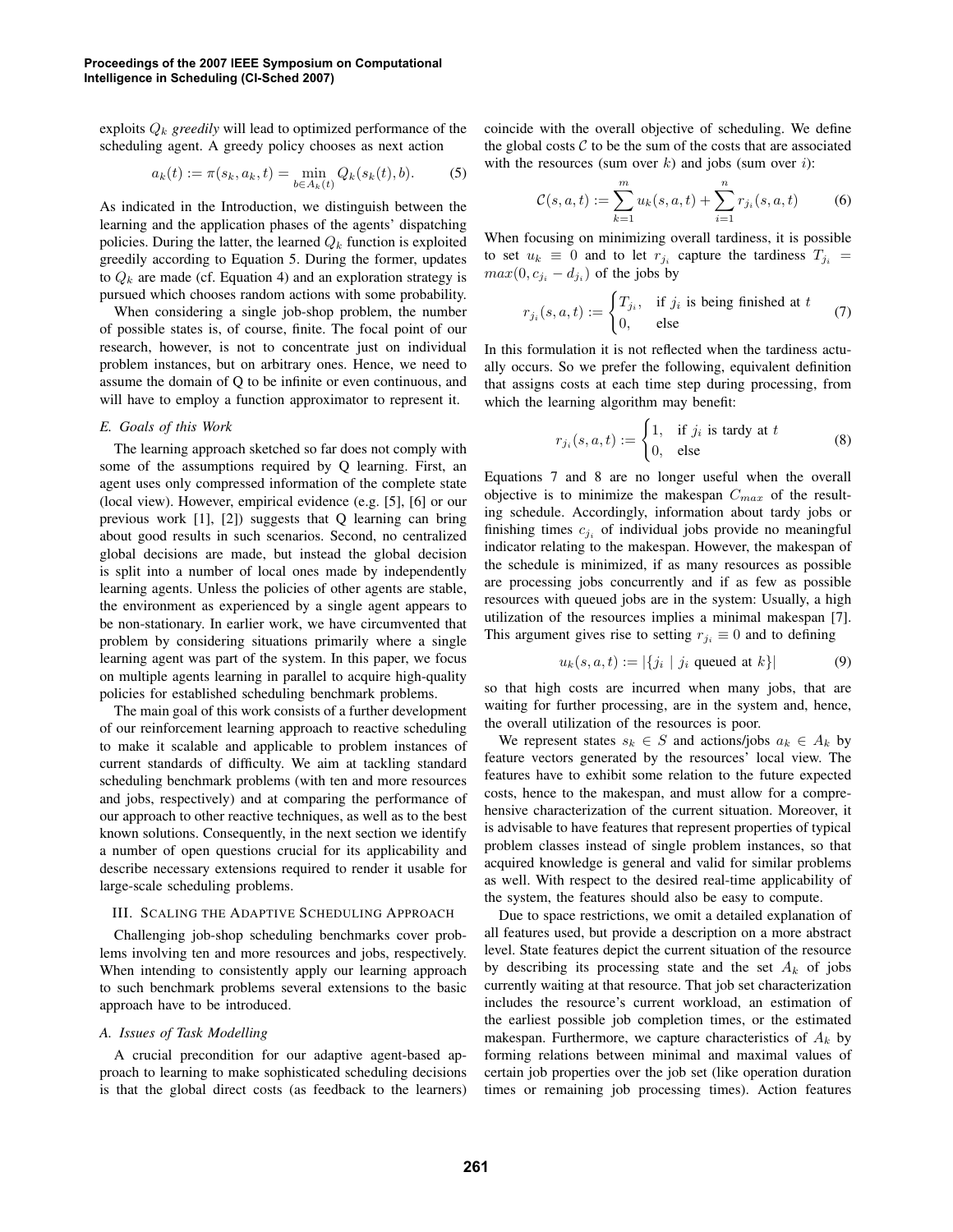characterize single jobs  $a_k$  from  $A_k$  currently selectable by  $k$ . Here, we aim at describing makespan-oriented properties of individual jobs (like processing time indices), as well as immediate consequences to be expected when processing that job next, viz the properties of the job's remaining operations (e.g. the relative remaining processing time). Apart from that, action features cover the significance of the next operation  $o_{i,next}$  of job  $j_i$  (e.g. its relative duration).

#### *B. Issues of Value Function Approximation*

Since an agent's value function  $Q_k$  has an infinite domain, we need to employ some function approximation technique to represent it. In this work, we use multilayer perceptron neural networks to represent the state-action value function. In particular, we aim at exploiting the generalization capabilities of neural networks yielding general dispatching policies, i.e. policies which are not just tuned for the situations encountered during training, but which are general enough to be applied to unknown situations, too. Input to a neural net are the features (cf. Section III-A) describing the situation of the resource as well as single waiting jobs<sup>2</sup>. Thus, the neural network's output value  $Q_k(s_k, a_k)$  directly reflects the priority value of the job corresponding to action  $a_k$  depending on the current state  $s_k$ .

*Training Data Utilization:* During the learning phase, a set  $S_L$  of scheduling problem instances is given—these problems are processed on the plant repeatedly, where the agents are allowed to schedule jobs randomly with some probability, obtaining new experiences that way. In principle, it is possible to perform an update on the state-action value function according to Equation 4 after each state transition. However, to foster fast improvements of the learned policy by exploiting the training data as efficiently as possible, we revert to fitted Q iteration.

Fitted Q iteration denotes a batch (also termed off-line) reinforcement learning framework, in which an approximation of the optimal policy is computed from a finite set of four-tuples [8]. The set of four-tuples  $\mathbb{T} = \{ (s^i, a^i, c^i, \bar{s}^i) | i = 1, ..., p \}$ may be collected in any arbitrary manner and corresponds to single "experience units" made up of states  $s^i$ , the respective actions  $a^i$  taken, the immediate costs  $c^i$  incurred, as well as the successor states  $\bar{s}^i$  entered. The basic algorithm takes  $\mathbb{T}$ , as well as a regression algorithm as input, and after having initialized  $Q$  and a counter  $q$  to zero, repeatedly processes the following three steps until some stop criterion becomes true:

- 1) increment  $q$
- 2) build up a training set  $F$  for the regression algorithm according to:  $\mathbb{F} := \{ (in^i, out^i) | i = 1, ..., p \}$  where  $i n^i = (s^i, a^i)$  and  $out^i = c^i + \gamma \min_{b \in A(s^i)} \tilde{Q}^{q-1}(\bar{s}^i, b)$
- 3) use the regression algorithm and the training set  $F$  to induce an approximation  $\tilde{Q}^q : S \times A \to \mathbb{R}$

Subsequently, we consider neural fitted Q iteration (NFQ, [9]), a realization of fitted Q iteration where multi-layer neural networks are used to represent the Q function. NFQ is an effective and efficient RL method for training a Q value function that requires reasonably few interactions with the scheduling plant to generate dispatching policies of high quality. We will discuss an adaptation of NFQ to be used in the scope of this work in Section III-C.

*Convergence Problems:* A critical question concerns the convergence of the learning technique to a (near-)optimal decision policy when used in conjunction with value function approximation. Using neural networks as function approximators, the risk of diverging learning results arises. There are, however, several methods for coping with the danger of nonconvergent behavior of a reinforcement learning method. For more details on that topic we refer to [10] and [11].

In order to be able to safely apply our learning approach to reactive scheduling for complex benchmark problems, we rely on *policy screening*, a straightforward, yet computationally intensive method for selecting high-quality policies in spite of oscillations eventually occurring during learning (suggested by Bertsekas and Tsitsiklis [12]): We let the policies generated undergo an additional evaluation (by processing problems from a separate set of screening scheduling problems  $S_S$ ), which takes place in between single iterations of the NFQ learning algorithm. So, we can determine the actual performance of the policy represented by the Q function in each iteration and, finally, detect and return the best policy created.

#### *C. Issues of Inter-Agent Coordination*

In the literature on multi-agent learning, a distinction between joint-action learners and independent learners is made. The former can observe their own, as well as the other agents' action choices. Consequently, in that case the multi-agent MDP can be reverted to a single-agent MDP with an extended action set and be solved by some standard method. Here, however, we concentrate on independent learners because:

- 1) We want to take a fully distributed view on multi-agent scheduling. The agents are completely decoupled from one another, get local state information, and are not allowed to share information via communication.
- 2) Decision-making shall take place in a distributed, reactive manner. Hence, no agent will be aware of the jobs being processed next on other resources.
- 3) The consideration of joint-action learners with global view on the plant would take us nearer to giving all agents the ability to, e.g., construct a disjunctive graph for the scheduling problem at hand and use some classical solution method to solve it. With respect to 1) and 2), this is exactly what we intend to avoid.

We are, of course, aware that the restrictions that we impose on our learning agents depict a significant problem aggravation when compared to the task of finding an optimal schedule with full problem knowledge.

Given the fact that the scheduling benchmarks to which we intend to apply our approach are deterministic, we can employ a powerful mechanism for cooperative multi-agent learning during the learning phase where all agents learn in parallel. Lauer and Riedmiller [13] suggest an algorithm for

 $2$ In the experiments whose results we describe in Section V, we made use of seven state features and six action features, hence having 13 inputs to the neural network.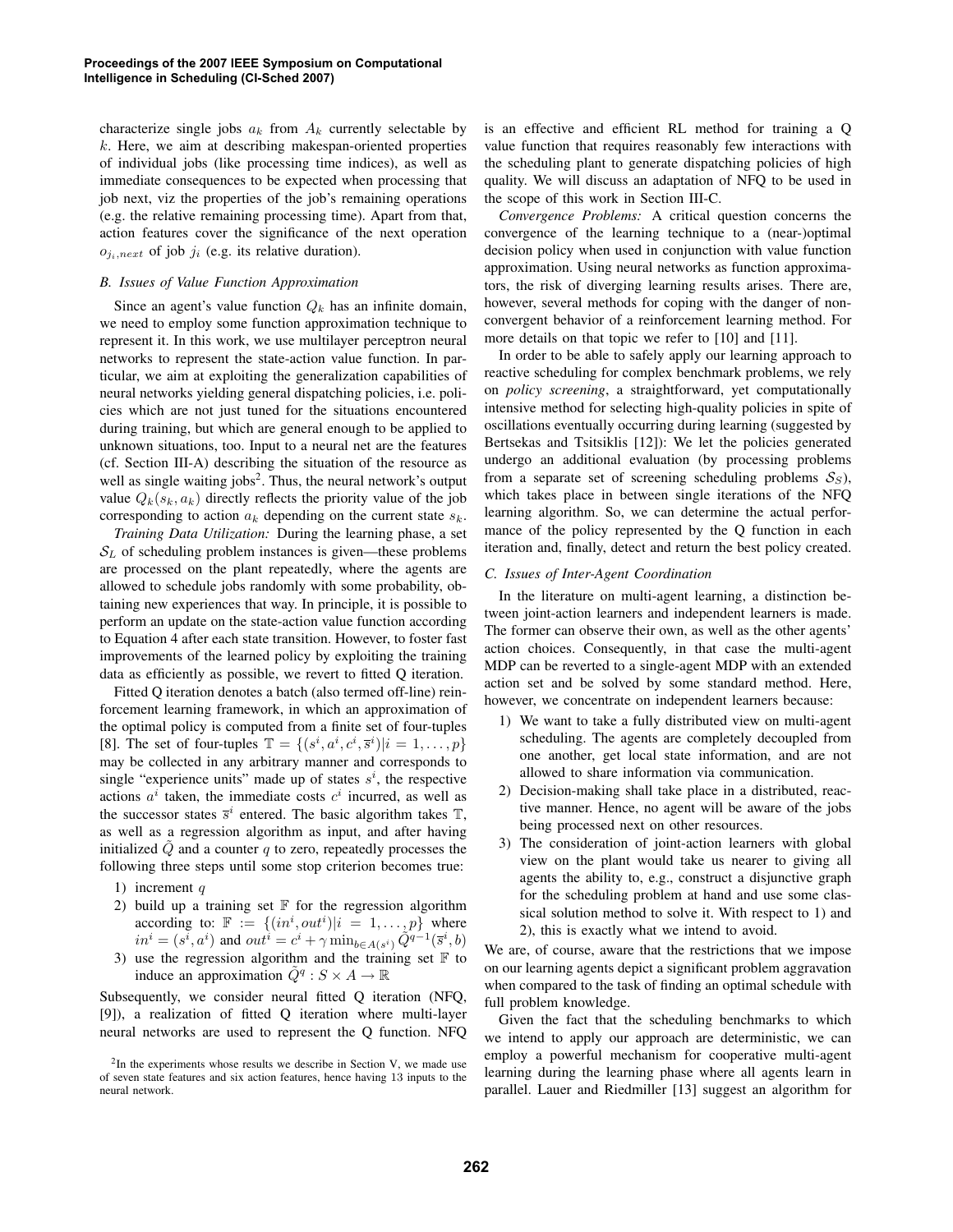distributed Q learning of independent learners using the socalled *optimistic assumption* (OA). Here, each agent *assumes* that all other agents act optimally, i.e. that the combination of all elementary actions forms an optimal joint-action vector. Given the standard prerequisites for Q learning, it can be shown that the optimistic assumption Q iteration rule

$$
Q_k(s, a) := \max\{Q_k(s, a), r(s, a) + \gamma \max_{b \in A(\overline{s})} Q_k(\overline{s}, b)\} \tag{10}
$$

to be applied to an agent-specific local Q function  $Q_k$  converges to the optimal  $Q^*$  function in a deterministic environment, if initially  $Q_k \equiv 0$  for all k and if the immediate rewards  $r(s, a)$  are always larger or equal zero. The basic idea of that update rule is that the expected returns of state-action pairs are calculated in the value of  $Q_k$  by successively taking the maximum. For more details on that algorithm and on the derivation of agent-specific policies, we refer to [13].

For the problem settings we are considering in the scope of this paper, we have to take the following two facts into consideration: First, we must use the notion of non-negative costs instead of rewards, so that small Q values correspond to "good" state-action pairs incurring low expected costs. Second, we perform batch-mode learning by first collecting a large amount of training tuples and then calculating updated values to the Q functions using the NFQ training method.

To comply with these two requirements, we developed a batch-mode reinforcement learning method that adapts and combines neural fitted Q iteration and the optimistic assumption Q update rule. First note that in a deterministic environment where scheduling scenarios from a fixed set  $S_L$  of problems are repeatedly processed, the probability of entering some state  $s_k$  more than once is larger than zero. If in  $s_k$ a certain action  $a_k \in A(s_k)$  is taken repeatedly, it may eventually incur very different global costs because of different elementary actions selected by other agents.

So, the integration of the optimistic assumption with a fitted Q iteration learning algorithm can be achieved by modifying the way the training set  $\mathbb F$  is constructed (see algorithm sketch in Section III-B): Instead of considering all experience tuples from  $T$ , only those are utilized for generating  $F$  that have resulted in minimal expected costs. This implies that we *assume* that all other agents have taken optimal dispatching decision that—in combination with the elementary action  $a_k$ taken by the considered agent k—are most appropriate for the current state. Accordingly, the *optimistic* target value  $out<sup>l</sup>$ for some state action pair  $in^l = (s^l, a^l)$  (with  $s^l = s_k(t)$ ,  $a^{l} = a_{k}(t)$  for some t) can be calculated as follows

$$
out^l := \min_{\substack{(s^i, a^i, c^i, \overline{s}^i) \in \mathbb{T}, \ (s^i, a^i) = in^l}} \left( c^i + \gamma \min_{b \in A(\overline{s}^i)} Q_k(\overline{s}^i, b) \right) \tag{11}
$$

Thus, the target value  $out<sup>l</sup>$  for some state-action pair  $in^{l} = (s^{l}, a^{l})$  is the minimal sum of the immediate costs and discounted costs to go over all tuples  $(s^l, a^l, \cdot, \cdot) \in \mathbb{T}$ .

After having constructed the training set  $\mathbb{F}$ , any suitable neural network training algorithm (e.g. backpropagation) can be employed for the regression task at hand.

We stress that using a neural value function approximation to represent Q and providing agents with local view information only, neither the convergence guarantees for certain types of fitted Q iteration algorithms [8], nor the convergence proof of the OA Q learning algorithm [13] endure. Nevertheless, it is possible to obtain convincing empirical results despite the approximations we employ, as we will show in Section V.

#### *D. Open Issues*

Our approach to model the scheduling task as a sequential decision problem and to make reactive scheduling decisions features the disadvantage that currently the resulting schedules correspond to solutions from the set of non-delay schedules, only: If a resource has finished processing one operation and has at least one job waiting, the dispatching agent immediately continues processing by picking one of the waiting jobs.

From scheduling theory, however, it is well-known that for certain scheduling problem instances the optimal schedule may be a delay schedule. In fact, the following subset inclusion holds for three sub-classes of non-preemptive schedules

$$
\mathbb{S}_{nondelay} \subsetneq \mathbb{S}_{active} \subsetneq \mathbb{S}_{semiactive} \subsetneq \mathbb{S}
$$
 (12)

where S denotes the set of all possible schedules [7]. The optimal schedule for a particular problem, however, is always within  $\mathbb{S}_{active}$ , but not necessarily within  $\mathbb{S}_{nondelay}$ . As a consequence, our approach will fail to find the optimal solution for many problem instances, but is capable of generating nearoptimal schedules from  $\mathbb{S}_{nondelay}$ . An extension of our learning approach towards delay schedules depicts an important open issue for future work.

#### IV. RELATED WORK

Job-shop scheduling has received an enormous amount of attention in the research literature. Traditionally, a distinction between predictive production scheduling (also called analytical scheduling or offline-planning) and reactive scheduling (or online control) is made [14]. While the former assumes complete knowledge over the tasks to be accomplished and aims at achieving global coherence in the process of local decision-making, the latter is concerned with making local decisions independently to react to unexpected events or when a global control cannot be instantiated. Most of the approaches that utilize computational intelligence to solve scheduling problems belong to the realm of predictive scheduling.

Classical approaches to solve job-shop scheduling problems cover, for instance, disjunctive programming, branchand-bound algorithms [15], or the shifting bottleneck heuristic [16]—a thorough overview is given in [17]. Moreover, there is a large number of local search procedures to solve jobshop scheduling problems. These include simulated annealing [18], tabu search [19], as well as squeaky wheel optimization [20]. With a higher degree of relevance to CI, various different search approaches have been suggested based on evolutionary techniques and genetic algorithms (e.g. [21] or [22]).

In contrast to these analytical methods yielding to search for a single problem's best solution, our RL-based approach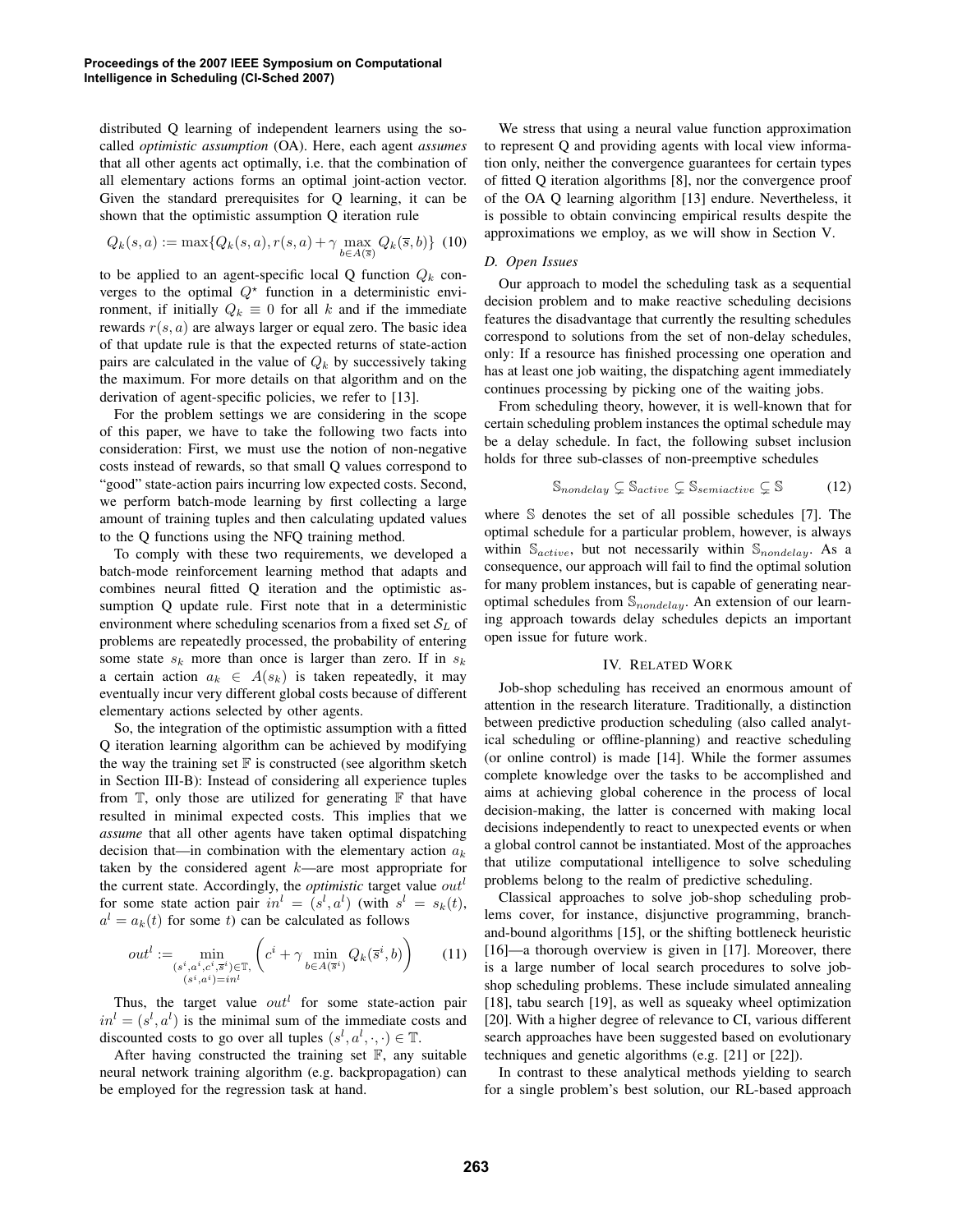belongs to the class of reactive scheduling techniques. Most relevant references for reactive scheduling cover simple as well as complex dispatching priority rules (see [23] or [24]). Focusing on job-shop scheduling with blocking and no-wait constraints, in [25] the authors develop heuristic dispatching rules (such as AMCC, cf. Section V) that are suitable for online control, but that benefit from having a global view on the entire plant when making their dispatch decisions.

Using our reactive scheduling approach, the finally resulting schedule is not calculated beforehand, viz before execution time. Thus, our RL approach to job-shop scheduling is very different from the work of Zhang et al. [26] who developed a repair-based scheduler that is trained using the temporal difference RL algorithm and that starts with a critical-path schedule and incrementally repairs constraint violations.

#### V. EMPIRICAL EVALUATION

In this section, we report on the results our adaptive scheduling approach achieves when it is applied to several job-shop scheduling benchmark problems of varying sizes. Problems abz5-9 were generated by Adams et al. [16], problems orb01- 09 were generated by Applegate and Cook [15], and finally, problems la01-20 are due to Lawrence [27]. Although these benchmarks are of different sizes, they have in common that no recirculation occurs and that each job has to be processed on each resource exactly once  $(v_{j_i} = m, i \in \{1, ..., n\}).$ 

#### *A. Initial Experiment*

To start with, we consider the notorious problem ft10 proposed by Fisher and Thompson [28], that had remained unsolved for more than twenty years. Here, during the learning phase,  $S_L = \{p_{ft10}\}\$ is processed repeatedly on the simulated plant, where the agents associated to the ten resources follow  $\varepsilon$ -greedy strategies ( $\varepsilon = 0.5$ ) and sample experience while adapting their behaviors using neural fitted Q iteration with optimistic assumption and in conjunction with the policy screening method (we set  $S_L = S_S$ , i.e. the screening set contains the same problems as the training set).



Fig. 1. Learning process for the notorious ft10 problem.

We compare the performance of five different types of dispatching policies:

- 1) a purely random dispatcher
- 2) three basic dispatching rules (LPT/SPT choose operations with longest/shortest processing times first, FIFO

considers how long operations had to wait at some resource.)

- 3) two more sophisticated dispatching rules (SQNO is a simplistic heuristic violating the local view restriction by considering information about the queue lengths at the resources where the waiting jobs will have to be processed next. AMCC is a heuristic to avoid the maximum current  $C_{max}$  based on the idea of repeatedly enlarging a consistent selection, given a general alternative graph representation of the scheduling problem [25].)
- 4) our adaptive agent-based approach to reactive scheduling 5) the theoretical optimum ( $C_{max,opt} = 930$ )

The best solution found by the learning approach was discovered after 2920 repeated processings of  $S_L$  (see Figure 1). The makespan  $C_{max} = 960$  of the corresponding nondelay schedule thus has a relative error of 3.2% compared to the optimal schedule. We note that we have detected the optimal learnt dispatching policy (represented by the agents' neural networks representing their Q functions) by means of the policy screening method described in Section III-B.

#### *B. Benchmark Results*

Next, we studied the effectiveness of our agent-based scheduling approach for a large number of different-sized benchmark problems, ranging from job-shops with 5 resources and 10 jobs to 15 resources and 20 jobs. We allowed the agents to sample training data tuples in an  $\varepsilon$ -greedy manner for maximally 25000 processings of  $S_L$  with  $S_L = S_S$  and permitted intermediate calls to NFQ with optimistic assumption ( $N = 20$ ) iterations of the Q iteration loop) in order to reach the vicinity of a near-optimal Q function as quickly as possible.

In Table I, we compare the capabilities of three different groups of algorithms to the theoretical optimum. Simple dispatching priority rules (group 1) consider only the local situation at the resource for which they make a dispatching decision. The same holds for our adaptive agents approach (3) whose results are given in the table's last two columns. Moreover, two examples of more sophisticated heuristic rules are considered (group 2) that are not subject to that local view restriction. We did not include a selection of instances of analytical solution methods that aim at solving a jobshop scheduling problem in a centralized manner (like metaheuristic search procedures or genetic algorithms) because these work under superior preconditions compared to local dispatchers. Instead, we subsume such methods by indicating their upper limit, viz by denoting the theoretically optimal solutions of the respective benchmark instances. Note that the "Remaining Error" of our learning approach is also calculated with respect to the theoretical optimum.

For the  $5 \times 15$  (la6-10) and  $5 \times 20$  (la11-15) benchmark problems, the optimal solution can be found by our learning approach in all cases, and for the  $5 \times 10$  (la1-5),  $10 \times 10$ (la16-20, orb1-9) sets, only a small relative error of less than ten percent compared to the optimal makespan remains  $(3.4/4.0/7.1\%)$ . As to be expected, dispatching rules, even those disposing of more than just local state information (like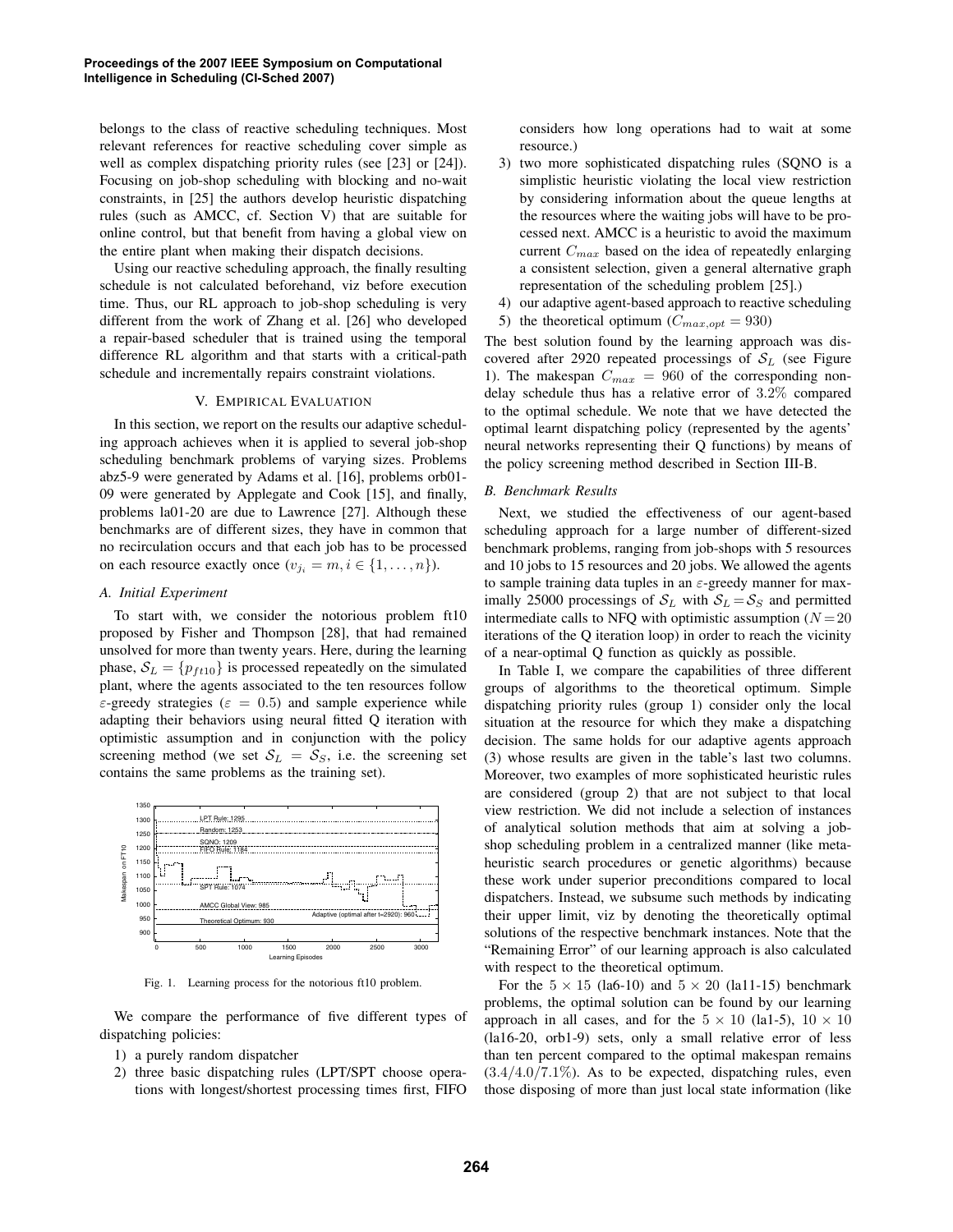| Name & Size             |             | (1)                  |                             |                                    | (2)             | Theor.                           | (3)             | Rem.      |
|-------------------------|-------------|----------------------|-----------------------------|------------------------------------|-----------------|----------------------------------|-----------------|-----------|
|                         | <b>FIFO</b> | <b>LPT</b>           | <b>SPT</b>                  |                                    |                 | SQNO AMCC Optimum Adaptive Error |                 |           |
| ft6<br>$6 \times 6$     | 65          | 77                   | 88                          | 73                                 | $\overline{55}$ | $\overline{55}$                  | $\overline{57}$ | 3.64      |
| ft10 $10 \times 10$     | 1184        | 1295                 | 1074                        | 1209                               | 985             | 930                              | 960             | 3.23      |
| ft20 $5 \times 20$      | 1645        | 1631                 | 1267                        | 1476                               | 1338            | 1165                             | 1235            | 6.01      |
| abz5 $10 \times 10$     | 1467        | 1586                 | 1352                        | 1397                               | 1318            | 1234                             | 1293            | 4.78      |
| abz $610 \times 10$     | 1045        | 1207                 | 1097                        | 1124                               | 985             | 943                              | 981             | 4.03      |
| abz7 $15 \times 20$     | 803         | 903                  | 849                         | 823                                | 753             | 667                              | 723             | 8.40      |
| abz8 $15 \times 20$     | 877         | 949                  | 929                         | 842                                | 783             | 670                              |                 | 741 10.60 |
| abz $915 \times 20$     | 946         | 976                  | 887                         | 865                                | 777             | 691                              |                 | 779 12.74 |
| Avg. $abz$              |             |                      | 1033.6 1124.2 1022.8        | 1010.2                             | 923.2           | 841.0                            | 903.4           | 8.11      |
| la01 $5 \times 10$      | 772         | 822                  | $\overline{751}$            | 988                                | 666             | 666                              | 666             | 0.00      |
| la02 $5 \times 10$      | 830         | 990                  | 821                         | 841                                | 694             | 655                              | 687             | 4.89      |
| la03 $5 \times 10$      | 755         | 825                  | 672                         | 770                                | 735             | 597                              | 648             | 8.54      |
| la04 $5 \times 10$      | 695         | 818                  | 711                         | 668                                | 679             | 590                              | 611             | 3.56      |
| la05 $5 \times 10$      | 610         | 693                  | 610                         | 671                                | 593             | 593                              | 593             | 0.00      |
| Avg. $la_{5\times 10}$  | 732.4       | 829.6                | 713.0                       | 787.6                              | 673.4           | 620.2                            | 641.0           | 3.40      |
| la06 $5 \times 15$      | 926         | 1125                 | 1200                        | 1097                               | 926             | 926                              | 926             | 0.00      |
| la07 $5 \times 15$      | 1088        | 1069                 | 1034                        | 1052                               | 984             | 890                              | 890             | 0.00      |
| la08 $5 \times 15$      | 980         | 1035                 | 942                         | 1058                               | 873             | 863                              | 863             | 0.00      |
| la09 $5 \times 15$      | 1018        | 1183                 | 1045                        | 1069                               | 986             | 951                              | 951             | 0.00      |
| la10 $5 \times 15$      | 1006        | 1132                 | 1049                        | 1051                               | 1009            | 958                              | 958             | 0.00      |
| Avg. $la_{5\times 15}$  |             | 1003.6 1108.8 1054.0 |                             | 1065.4                             | 955.6           | 917.6                            | 917.6           | 0.00      |
| la11 $5 \times 20$      | 1272        | 1467                 | 1473                        | 1515                               | 1239            | 1222                             | 1222            | 0.00      |
| la12 $5 \times 20$      | 1039        | 1240                 | 1203                        | 1202                               | 1039            | 1039                             | 1039            | 0.00      |
| la13 $5 \times 20$      | 1199        | 1230                 | 1275                        | 1314                               | 1161            | 1150                             | 1150            | 0.00      |
| la14 $5 \times 20$      | 1292        | 1434                 | 1427                        | 1438                               | 1305            | 1292                             | 1292            | 0.00      |
| la15 $5 \times 20$      | 1587        | 1612                 | 1339                        | 1400                               | 1369            | 1207                             | 1207            | 0.00      |
| Avg. $la_{5\times 20}$  |             |                      |                             | 1277.8 1396.6 1343.4 1373.8 1222.6 |                 | 1182                             | 1182.0          | 0.00      |
| la16 $10 \times 10$     | 1180        | 1229                 | 1156                        | 1208                               | 979             | 945                              | 996             | 5.40      |
| la17 $10 \times 10$     | 943         | 1082                 | 924                         | 955                                | 800             | 784                              | 793             | 1.15      |
| la18 $10 \times 10$     | 1049        | 1114                 | 981                         | 1111                               | 916             | 848                              | 890             | 4.95      |
| la19 $10 \times 10$     | 983         | 1062                 | 940                         | 1069                               | 846             | 842                              | 875             | 3.92      |
| la20 $10 \times 10$     | 1272        | 1272                 | 1000                        | 1230                               | 930             | 902                              | 941             | 4.32      |
| Avg. $la_{10\times 10}$ |             | 1085.4 1151.8 1000.2 |                             | 1114.6                             | 894.2           | 864.2                            | 899.0           | 3.95      |
| orb1 $10 \times 10$     | 1368        | 1410                 | 1478                        | 1355                               | 1213            | 1059                             | 1154            | 8.97      |
| orb2 $10 \times 10$     | 1007        | 1293                 | 1175                        | 1038                               | 924             | 888                              | 931             | 4.84      |
| orb3 $10 \times 10$     | 1405        | 1430                 | 1179                        | 1378                               | 1113            | 1005                             | 1095            | 8.96      |
| orb4 $10 \times 10$     | 1325        | 1415                 | 1236                        | 1362                               | 1108            | 1005                             | 1068            | 6.27      |
| orb5 $10 \times 10$     | 1155        | 1099                 | 1152                        | 1122                               | 924             | 887                              |                 | 976 10.03 |
| orbo $10 \times 10$     | 1330        | 1474                 | 1190                        | 1292                               | 1107            | 1010                             | 1064            | 5.35      |
| orb7 $10 \times 10$     | 475         | 470                  | 504                         | 473                                | 440             | 397                              | 424             | 6.80      |
| orb8 $10 \times 10$     | 1225        | 1176                 | 1107                        | 1092                               | 950             | 899                              | 956             | 6.34      |
| orb9 $10 \times 10$     | 1189        | 1286                 | 1262                        | 1358                               | 1015            | 934                              | 996             | 6.64      |
| Avg. $orb$              |             |                      | 1164.3 1226.1 1142.6 1163.3 |                                    | 977.1           | 898.2                            | 962.7           | 7.13      |
| Overall Avg.            |             |                      | 1054.2 1137.6 1037.3 1080.7 |                                    | 932.9           | 874.6                            | 908.9           | 4.17      |
|                         |             |                      |                             |                                    |                 |                                  |                 |           |

**Proceedings of the 2007 IEEE Symposium on Computational Intelligence in Scheduling (CI-Sched 2007)**

TABLE I

LEARNING RESULTS ON OR JOB-SHOP BENCHMARK PROBLEMS.

AMCC or SQNO), are clearly outperformed. For the mixed abz benchmarks involving also instances with 15 resources and 20 jobs per problem, the average relative error increases to 8.1%, yet the rule-based schedulers are surpassed, still.

### *C. Generalization for Unknown Problems*

Some analytical search procedure (like a tabu search) finds a suitable schedule for one specific problem instance. By contrast, our learning approach—after having learned for a set of one or more training problems—will have yielded dispatching policies that are generally applicable. To empirically investigate to which extent the acquired dispatching policies are appropriate for unknown problems, we designed a further experiment. Here, the learning agents were presented three sets of scheduling problems: (a) the training set  $S_L$  for the learning phase, (b) the screening set  $S<sub>S</sub>$  for intermediate policy screening rollouts (as before  $S_L = S_S$ ), and (c) an application set  $S_A$  containing independent scheduling scenarios to evaluate the quality of the learning results on problem instances the agents have not seen before  $(S_L \cap S_A = \emptyset)$ .



Fig. 2. Using *v*-fold cross-validation, the adaptive agents' dispatching policies are trained on the  $S_{lq}^{5\times15}$  (top) and  $S_{orb}^{10\times10}$  (bottom) benchmark suites, respectively, and, during the application phase, are evaluated on independent test scenarios. At the chart's right hand side, the average makespans achieved by several static dispatching rules are given for comparison.

Of course, it would be unrealistic to expect the dispatching policies, that were trained using, for instance, a training set with  $5 \times 15$  problems, to bring about reasonable scheduling decisions for very different problems (e.g. for  $10 \times 10$ benchmarks). Therefore, we have conducted experiments for benchmark suites  $S$  consisting of problems with identical sizes that were provided by the same authors. From an applicatory point of view, this assumption is appropriate and purposeful, because it reflects the requirements of a real plant where usually variations in the scheduling tasks to be solved occur according to some scheme and depending on the plant layout, but not in an entirely arbitrary manner.

Moreover, since  $|S|$  is rather small under these premises, we performed v-fold cross-validation on S: We disjoint S into  $S_L$ and  $S_A$ , train on  $S_L$ , assess the performance of the learning results on  $S_A$ , and repeat that procedure  $\nu$  times.

Figure 2 illustrates the learning process and the learning results for a benchmark suite of  $5 \times 15$  problems  $S_{la}^{5 \times 15}$  =  ${p_{la06}, \ldots, p_{la10}}$  (top), as well as for the more challenging suite of  $10\times10$  problems  $S_{orb}^{10\times10} = \{p_{orb1}, \ldots, p_{orb9}\}$ . For the former, our learning approach succeeds in entirely capturing the characteristics of the training problems in  $S_L$  during training: If the learned dispatching policies process the instances from  $S_L$  the theoretic optimum is reached, i.e. schedule decisions resulting in minimal makespan are yielded. More importantly, even on the independent problem instances from  $S_A$  (5-fold cross-validation) that were not experienced during training, excellent results are achieved: With an average